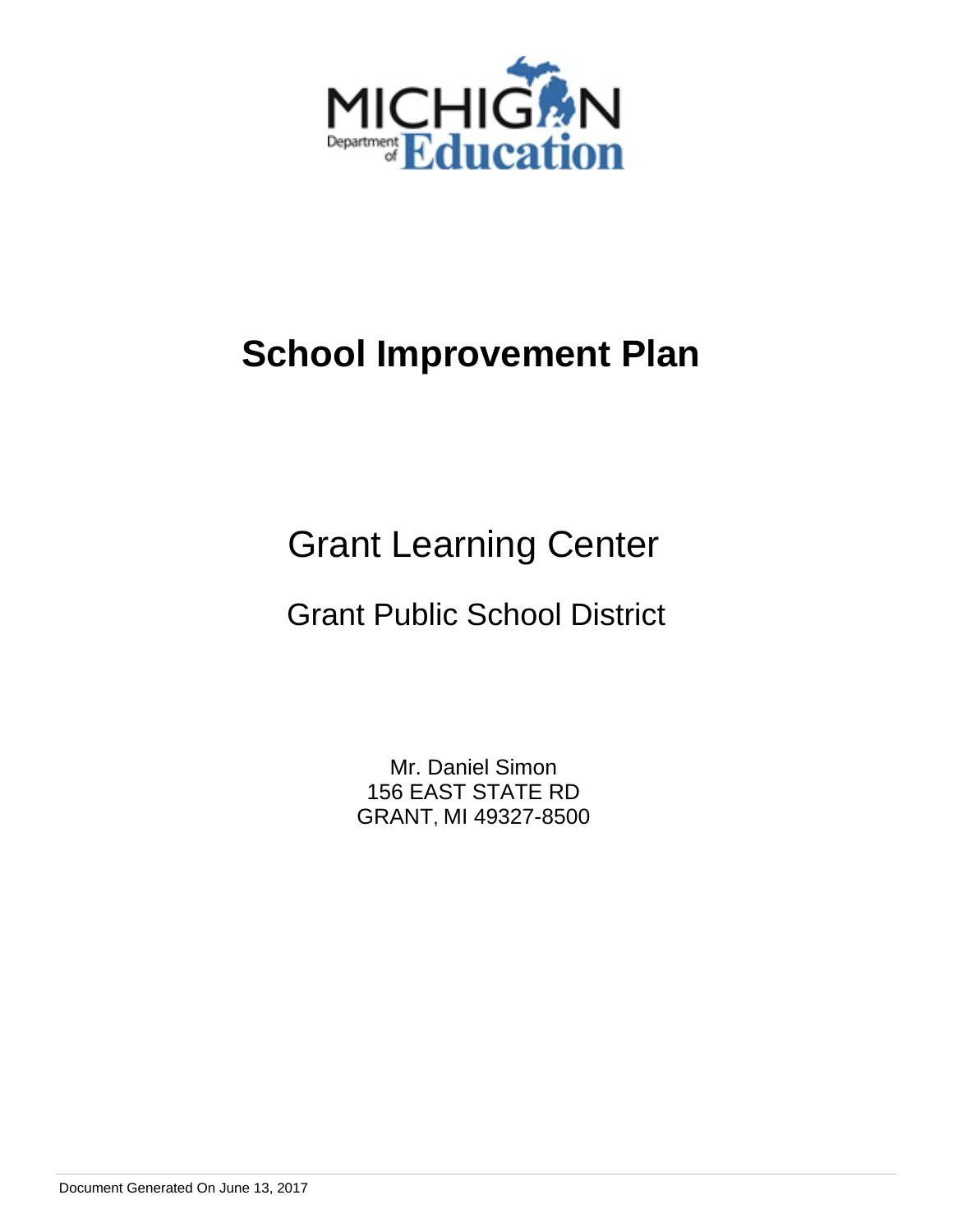## **TABLE OF CONTENTS**

### **Improvement Plan Assurance**

### **School Improvement 2017-18**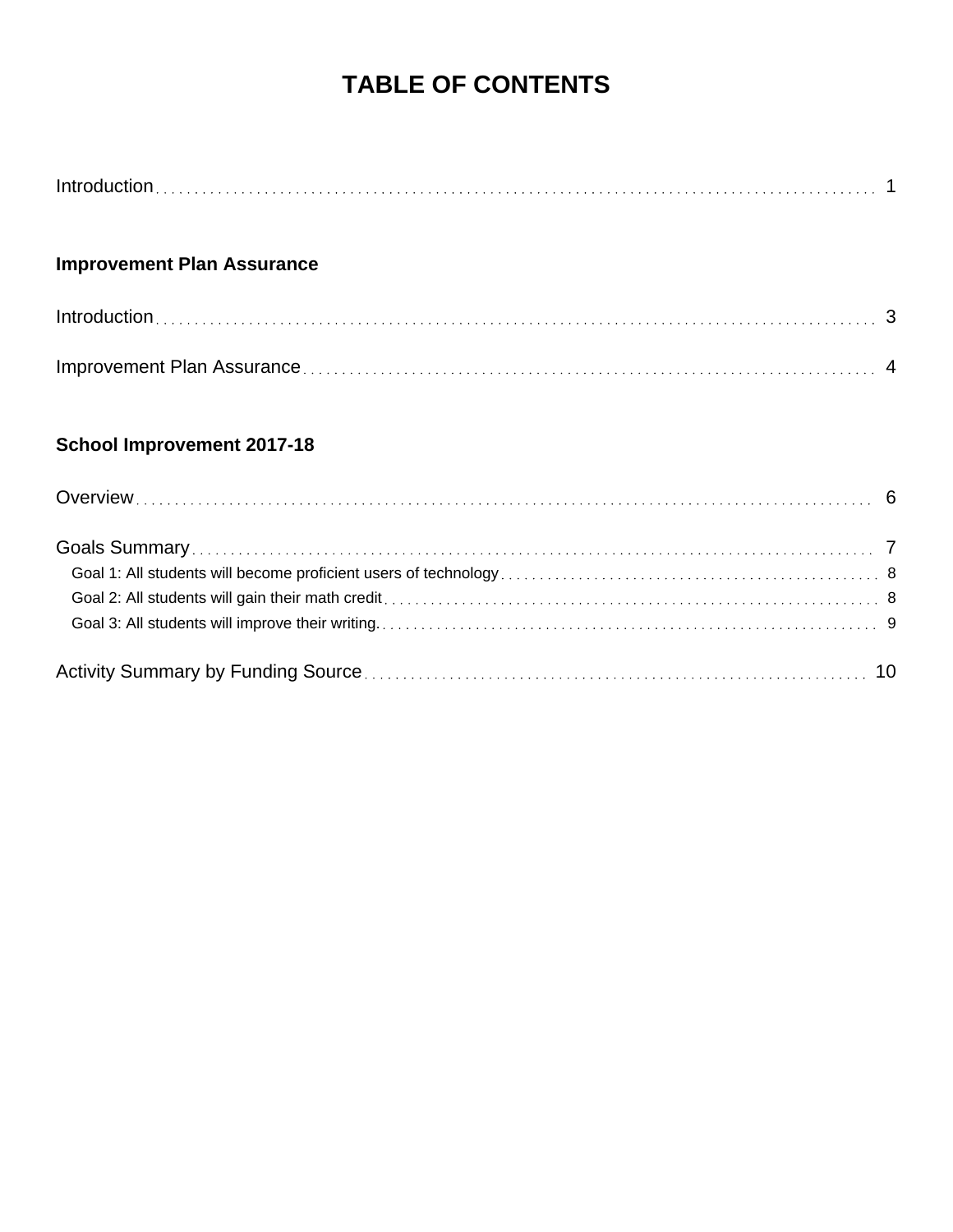### **Introduction**

The SIP is a planning tool designed to address student achievement and system needs identified through the school's comprehensive needs assessment (CNA). Additionally, the SIP provides a method for schools to address the school improvement planning requirements of Public Act 25 of the Revised School Code and the Elementary and Secondary Education Act (ESEA) as applicable.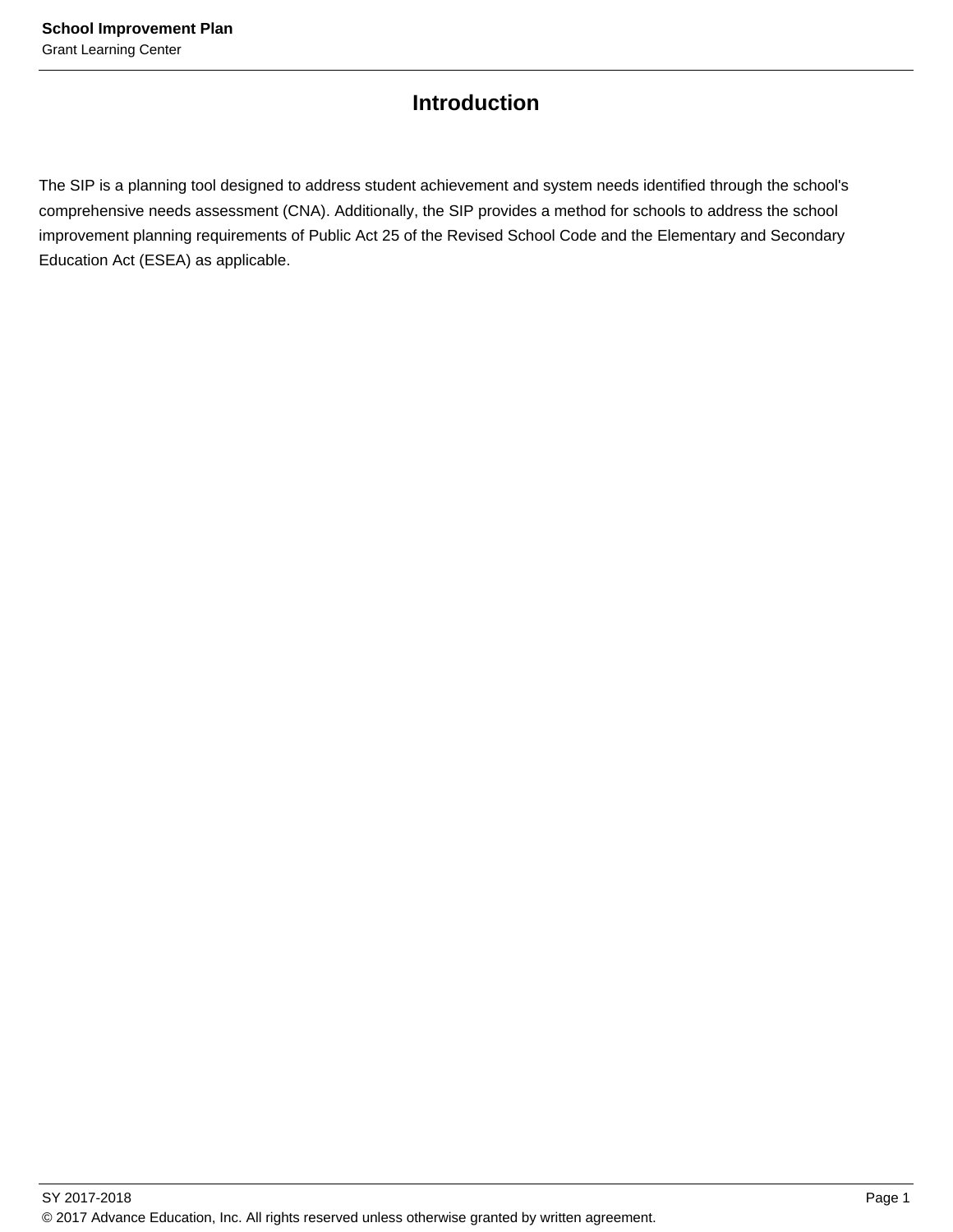## **Improvement Plan Assurance**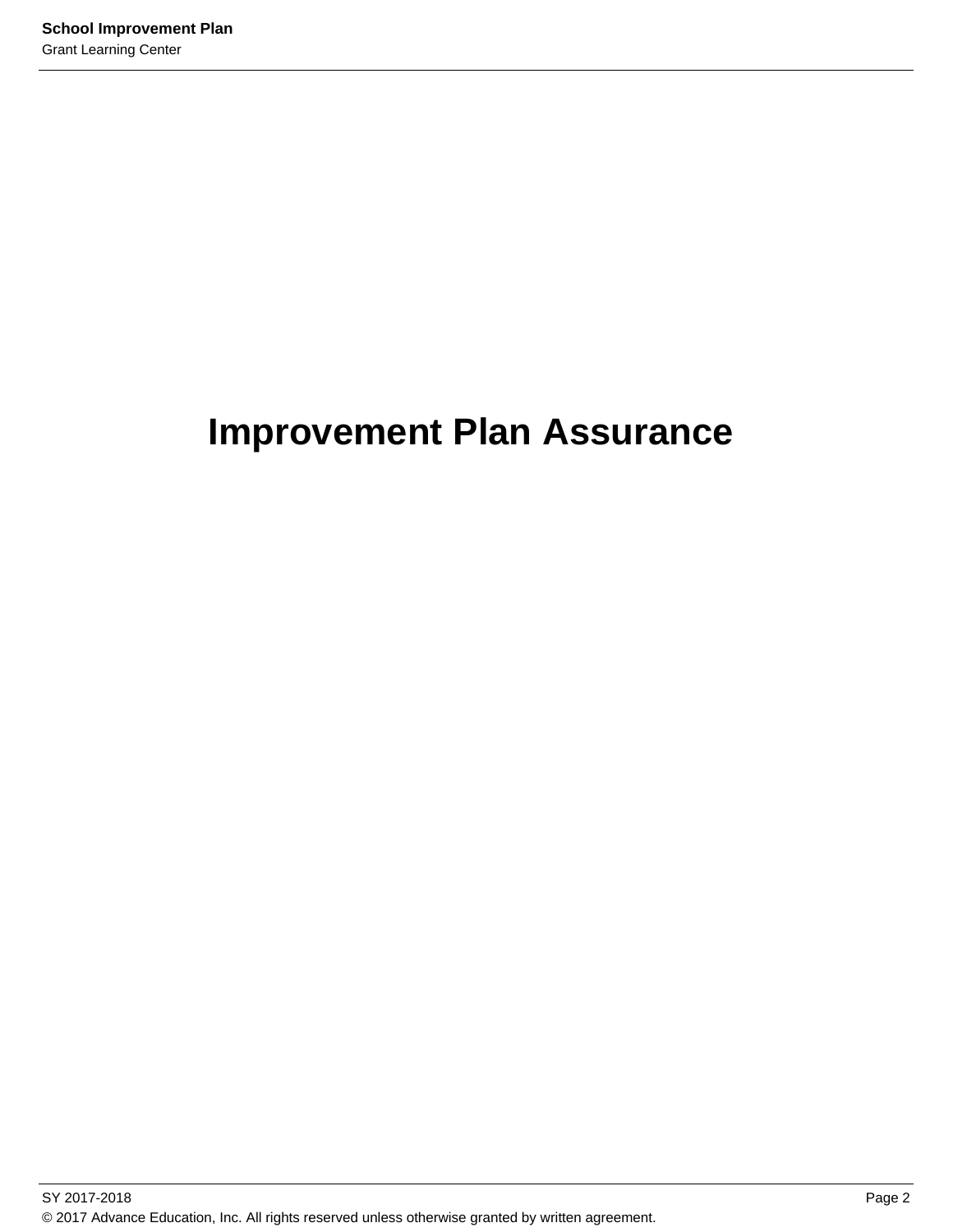### **Introduction**

During the 2016-2017 school year, schools will have two options for Goals and Plans. 1. Update Goals and Plans, if necessary, based on analysis of data and Program Evaluation; 2. Complete and upload the Abbreviated Goals and Plans template into ASSIST, based on analysis of data and Program Evaluation.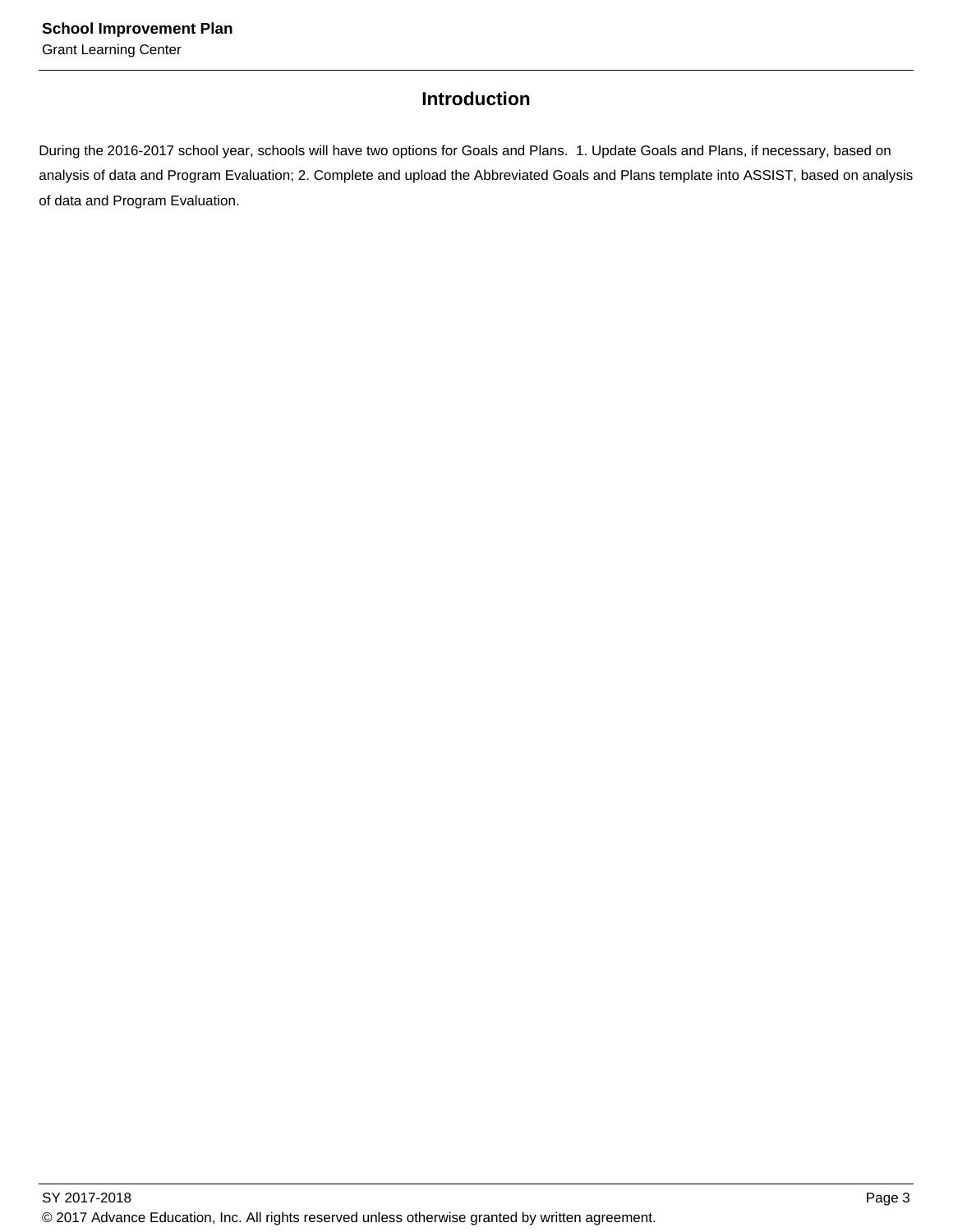### **Improvement Plan Assurance**

| ∣Label | <b>Assurance</b>                                        | Response                  | <b>Comment</b>                 | ⊺Attachment |
|--------|---------------------------------------------------------|---------------------------|--------------------------------|-------------|
|        | Which option was chosen for Goals and Plans? IGoals and | Plans in<br><b>ASSIST</b> | See goals and plans in assist. |             |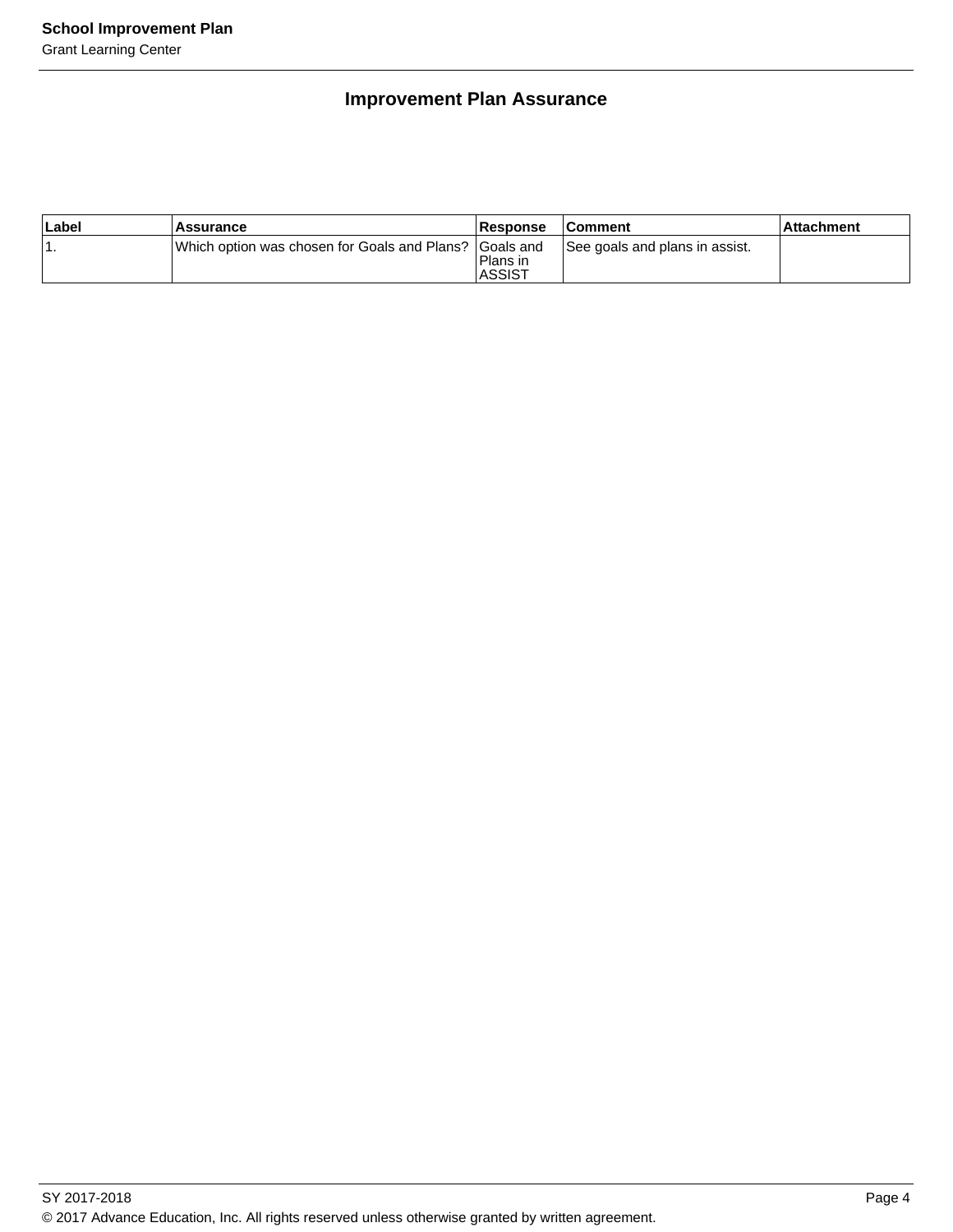# **School Improvement 2017-18**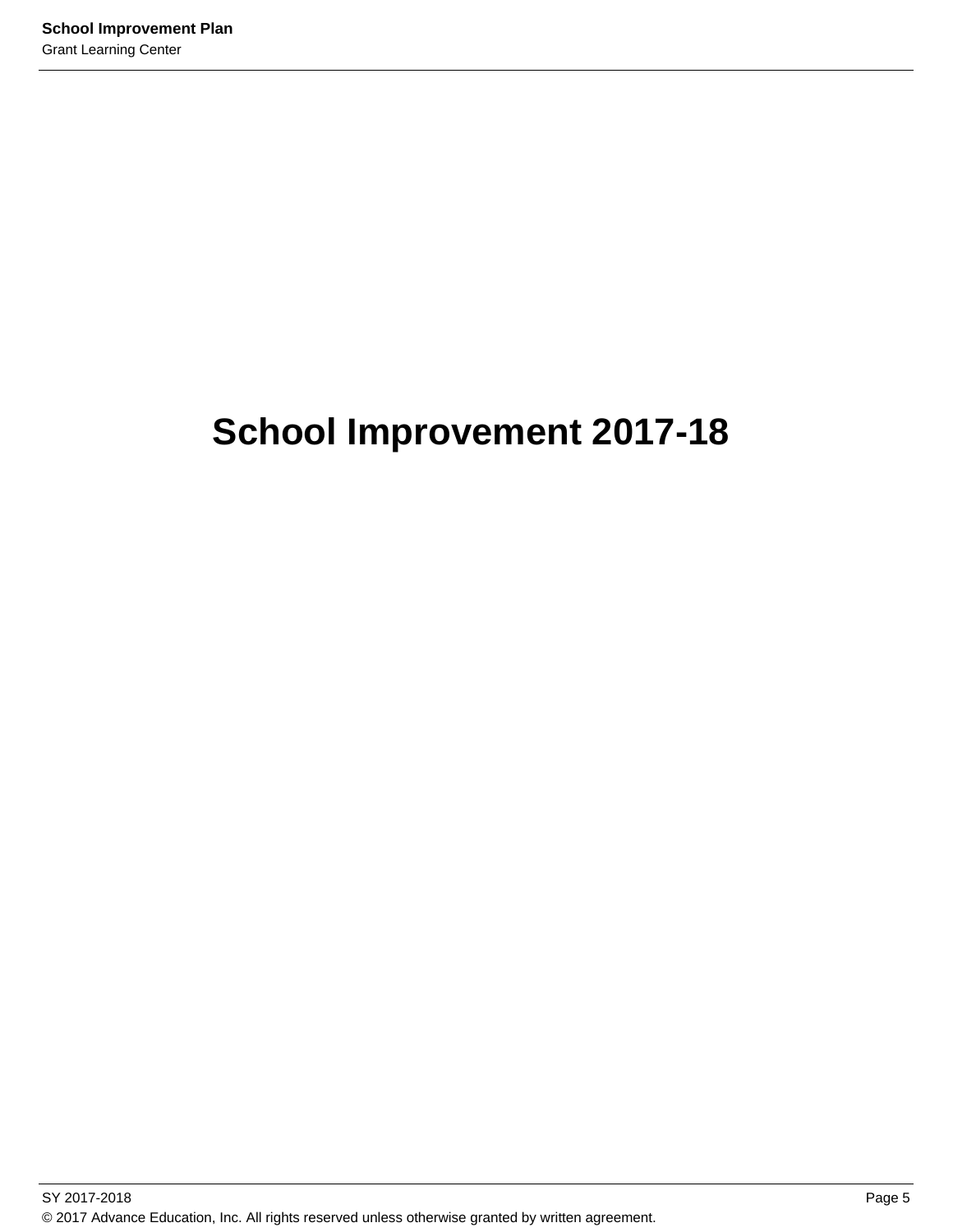Grant Learning Center

### **Overview**

### **Plan Name**

School Improvement 2017-18

### **Plan Description**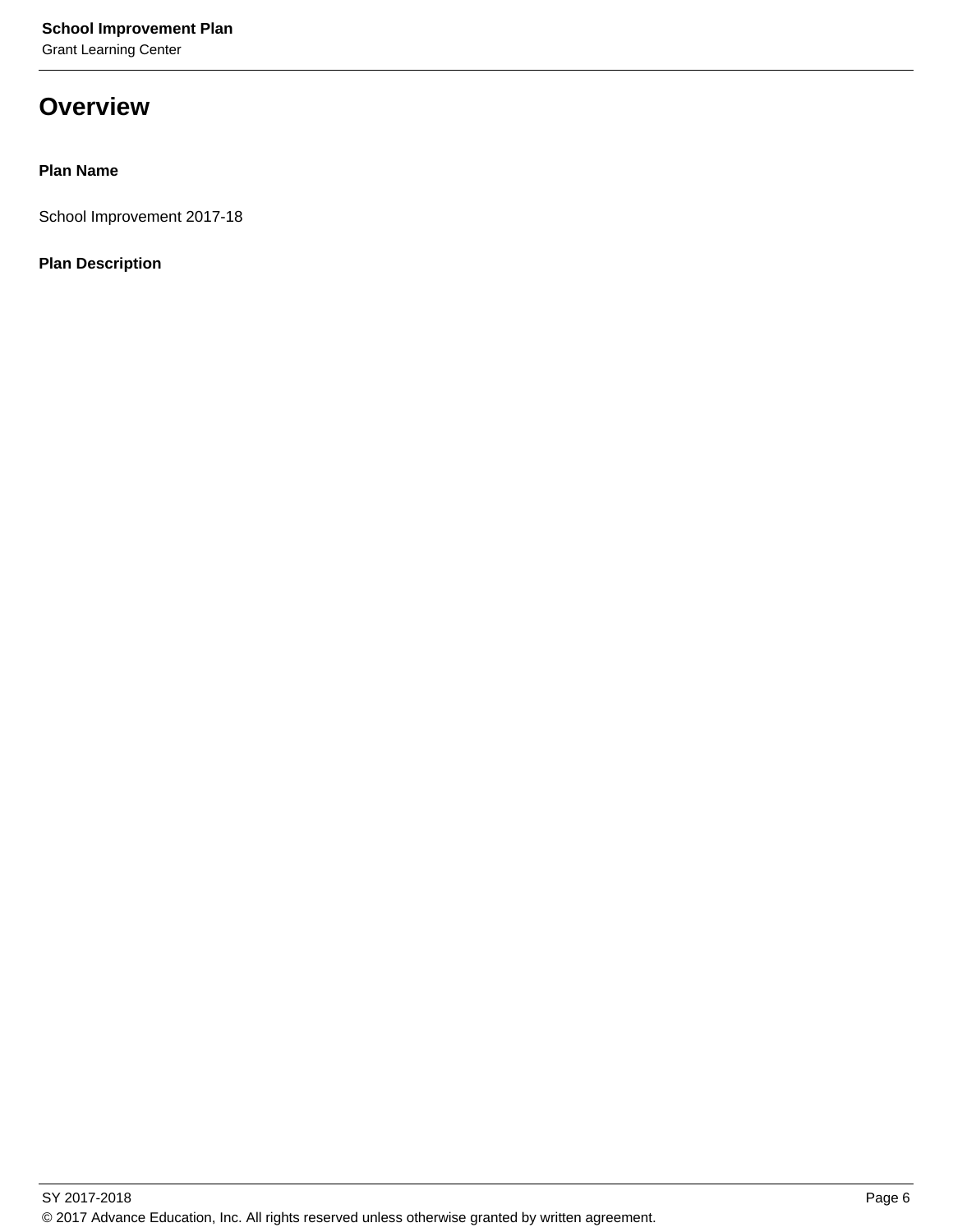## **Goals Summary**

**The following is a summary of the goals encompassed in this plan. The details for each goal are available in the next section.**

| #  | Goal Name                                                   | Goal Details                                    | Goal Type | Total Funding |
|----|-------------------------------------------------------------|-------------------------------------------------|-----------|---------------|
|    | All students will become proficient users of<br> technology | Objectives: 1<br>Strategies: 1<br>Activities: 1 | Academic  | \$0           |
| 12 | All students will gain their math credit                    | Objectives: 1<br>Strategies: 1<br>Activities: 1 | Academic  | \$0           |
| 3  | All students will improve their writing.                    | Objectives: 1<br>Strategies: 1<br>Activities: 1 | Academic  | \$0           |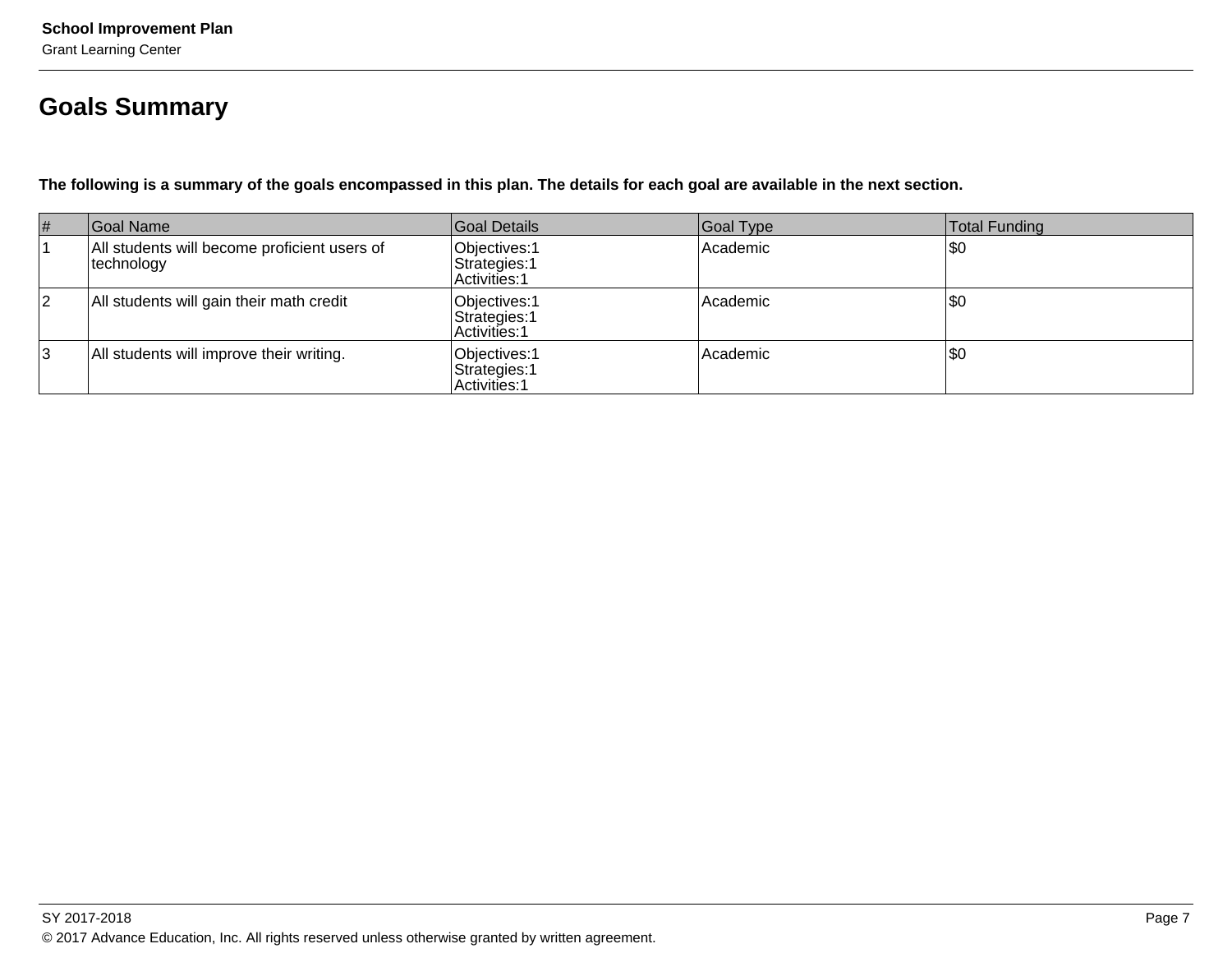### **Goal 1: All students will become proficient users of technology**

#### **Measurable Objective 1:**

70% of Seventh, Eighth, Ninth, Tenth, Eleventh and Twelfth grade Black or African-American, Asian, Bottom 25%, Bottom 30%, White, Economically Disadvantaged, Free/Reduced Lunch, Gifted and Talented, Hispanic or Latino, Improvement from 10th to 12th Grade, Improvement from 8th to 10th Grade, Students with Disabilities,English Learners, Two or More Races, American Indian or Alaska Native, Native Hawaiian or Other Pacific Islander and Top 75% students will demonstrate a proficiency 65% growth in their technology skills with a focus on closing the gap of the bottom 30% in Career & Technical by 06/06/2018 as measured by studentengagement and credit completion..

#### **Strategy 1:**

Student Engagement - All students will be actively engaged in their academic work, using their technology device regularly. Students will set personal academic goals,

chart their progress and report to the class using their technological devices.

Category: Technology

Research Cited: http://www2.pvc.maricopa.edu/hs/docs/strategies\_for\_student\_engagement.pdg

Tier: Tier 1

| Activity - Implementation of Student Engagement                                                               | Activitv<br>Type                  | <b>Tier</b> | Phase             | Begin Date End Date         | <b>Resource</b><br><b>Assianed</b> | <b>Source Of</b><br><b>IFundina</b> | <b>Staff</b><br><b>Responsibl</b> |
|---------------------------------------------------------------------------------------------------------------|-----------------------------------|-------------|-------------------|-----------------------------|------------------------------------|-------------------------------------|-----------------------------------|
| Monitor the implementation of student engagement using<br>technology through walkthrough and fidelity checks. | l Academic<br>Support<br>'Program | Tier 1      | <b>Ilmplement</b> | 08/28/2017  06/06/2018  \$0 |                                    | l Reauired                          | No Funding Classroom<br>Iteacher  |

### **Goal 2: All students will gain their math credit**

#### **Measurable Objective 1:**

70% of Seventh, Eighth, Ninth, Tenth, Eleventh and Twelfth grade Black or African-American, Asian, Bottom 25%, Bottom 30%, White, Economically Disadvantaged, Free/Reduced Lunch, Gifted and Talented, Hispanic or Latino, Improvement from 10th to 12th Grade, Improvement from 8th to 10th Grade, Students with Disabilities, English Learners, Two or More Races, American Indian or Alaska Native, Native Hawaiian or Other Pacific Islander and Top 75% students will complete a portfolio orperformance 65% of the students will complete a portfolio or performance to earn credit with a focus on closing the gap of the bottom 30% in Mathematics by06/06/2018 as measured by gaining Mathematics credit..

### **Strategy 1:**

Homework and Practice - The teacher will provide valuable guidelines and expectations as it relates to the use of homework and practice, while providing feedback that

supports academic learning.

Category: Mathematics

Research Cited: Dean, Hubbell, Pitler and Stone (2012). Instruction that Works 2nd Edition pp 100-106. Alexandria, VA. ASCD

Tier: Tier 1

#### SY 2017-2018

© 2017 Advance Education, Inc. All rights reserved unless otherwise granted by written agreement.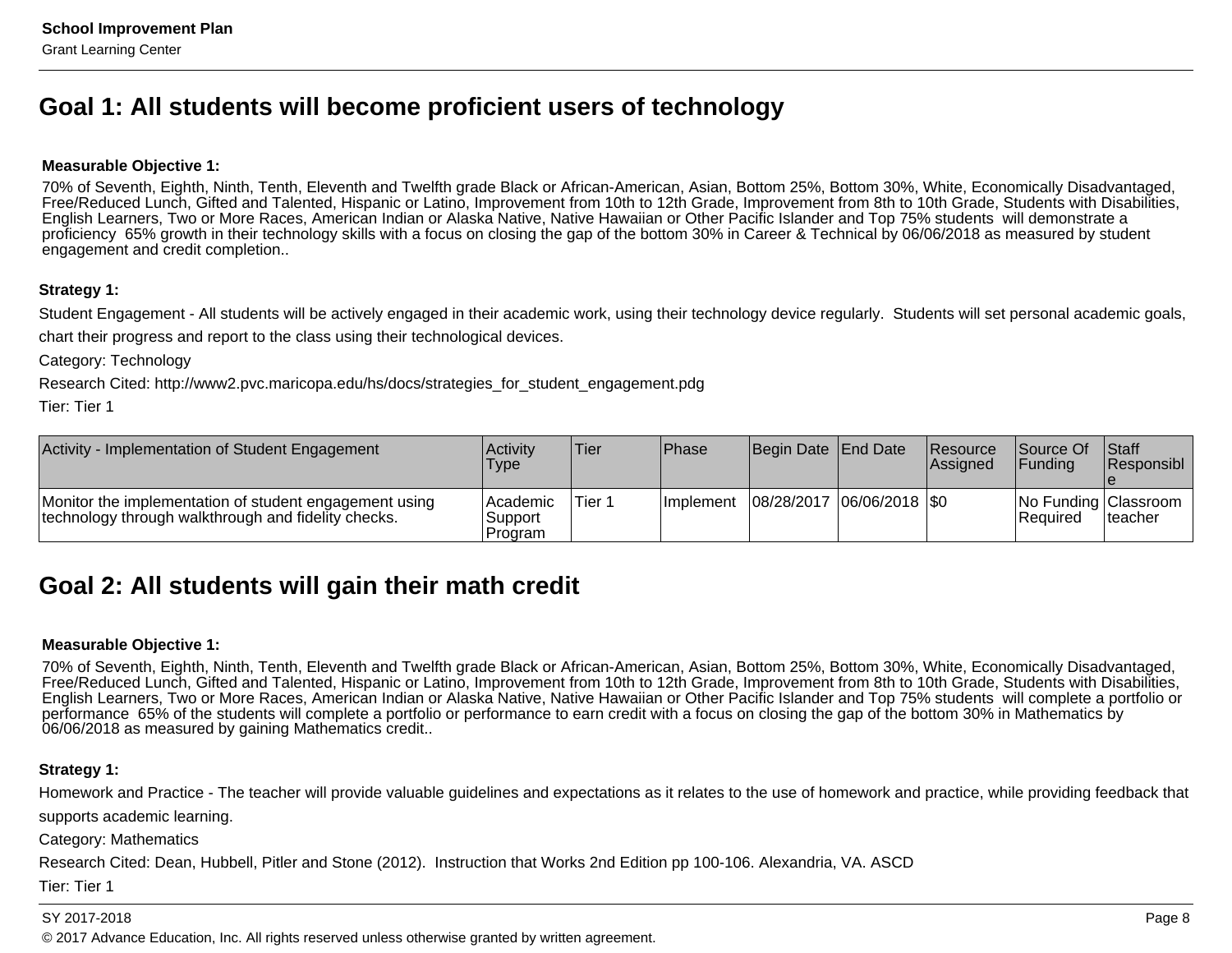#### **School Improvement Plan**

Grant Learning Center

| Activity - Training on Homework and Practice                   | Activity<br>Type                       | <b>Tier</b> | <b>IPhase</b>     | Begin Date End Date           | Resource<br>Assigned | <b>Source Of</b><br><b>IFunding</b> | <b>Staff</b><br>Responsibl |
|----------------------------------------------------------------|----------------------------------------|-------------|-------------------|-------------------------------|----------------------|-------------------------------------|----------------------------|
| Teacher will utilize homework and practice in their classroom. | <b>Academic</b><br> Support<br>Program | 'Tier 1     | <b>Ilmplement</b> | $ 08/28/2017 06/06/2018 $ \$0 |                      | No Funding Teacher<br>Required      |                            |

### **Goal 3: All students will improve their writing.**

#### **Measurable Objective 1:**

70% of Seventh, Eighth, Ninth, Tenth, Eleventh and Twelfth grade Black or African-American, Asian, Bottom 25%, Bottom 30%, White, Economically Disadvantaged, Free/Reduced Lunch, Gifted and Talented, Hispanic or Latino, Improvement from 10th to 12th Grade, Improvement from 8th to 10th Grade, Students with Disabilities,English Learners, Two or More Races, American Indian or Alaska Native, Native Hawaiian or Other Pacific Islander and Top 75% students will demonstrate aproficiency 65% growth in their proficiency with a focus on closing the gap of the bottom 30% in Writing by 06/06/2018 as measured by the writing rubric..

#### **Strategy 1:**

Writing - The teacher will use the eleven elements of effective adolescent writing instruction and the students will write about their reading regularly.

Category: English/Language Arts

Research Cited: Graham and Perin (2007) Writing Next: Effective Strategies to Improve Writing of Adolescents in Middle and High Schools. New York, NY. CarnegieCorporation

Tier: Tier 1

| Activity - Training on writing                       | Activity<br><b>Type</b>        | <b>Tier</b> | <b>Phase</b> | Begin Date End Date |                             | Resource<br><b>Assigned</b> | <b>Source Of</b><br><b>IFundina</b> | <b>Staff</b><br><b>Responsibl</b> |
|------------------------------------------------------|--------------------------------|-------------|--------------|---------------------|-----------------------------|-----------------------------|-------------------------------------|-----------------------------------|
| Utilize the eleven elements of effective adolescents | Academic<br>Support<br>Program | Tier 1      | Ilmplement   |                     | 08/28/2017  06/06/2018  \$0 |                             | No Funding Teacher<br>Required      |                                   |